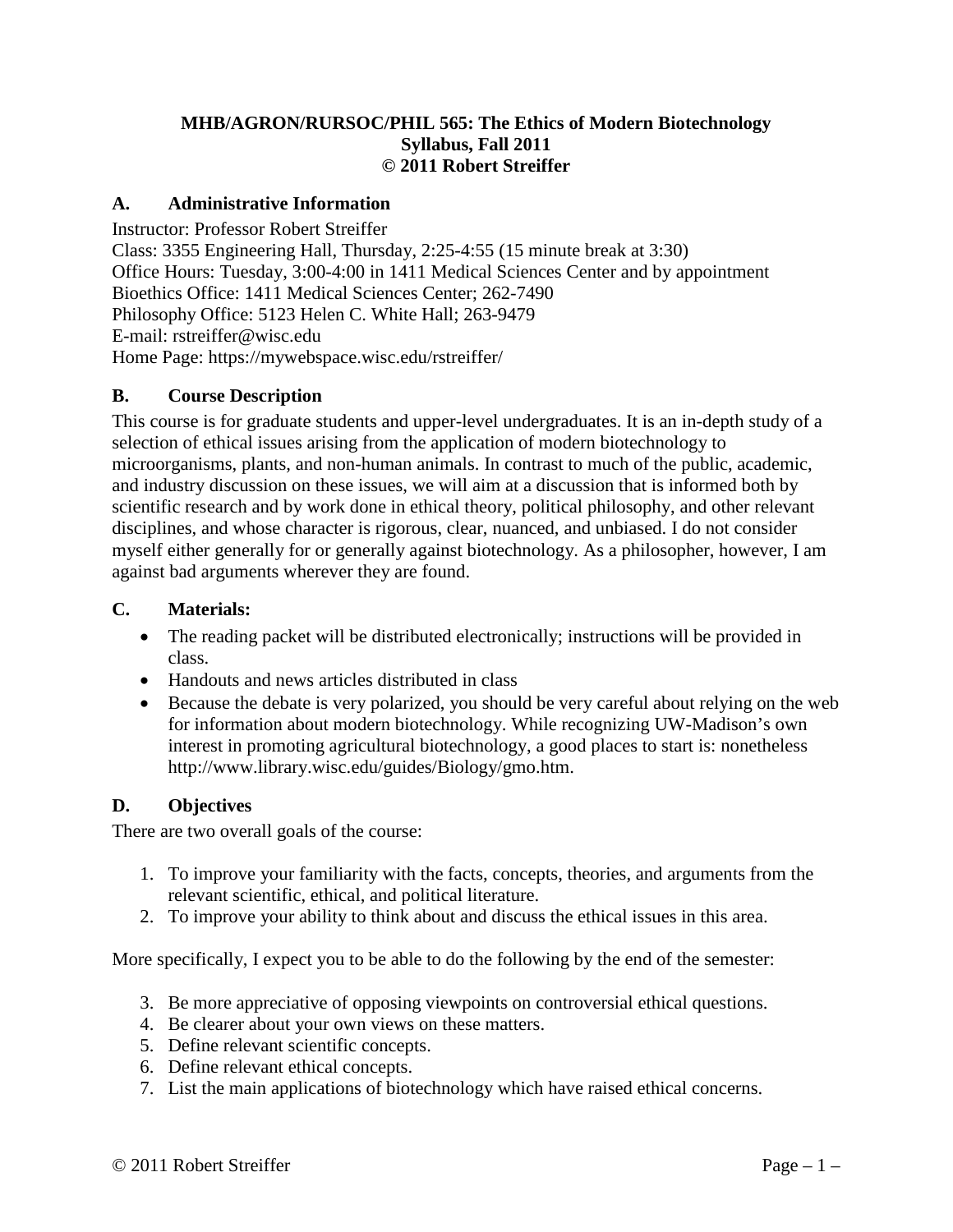- 8. Explain how recombinant DNA techniques are used in those applications.
- 9. List the main ethical arguments for and against each of those applications.
- 10. Analyze the main arguments from the literature, pro and con, for each of those applications.
- 11. Assess the reasonableness of the scientific claims made in those arguments.
- 12. Assess the reasonableness of the ethical claims made in those arguments.
- 13. Integrate the discussion of science, ethics, and political philosophy to formulate a positive argument for or against applications of biotechnology.

### **E. Grading Plan:**

I use the following grading scale, with your final numerical grade rounded to the nearest letter grade:

| <b>Letter Grade</b> | <b>Numerical</b>  |
|---------------------|-------------------|
|                     | <b>Equivalent</b> |
|                     |                   |
| AB                  | 3.5               |
| B                   | 3                 |
| <b>BC</b>           | 2.5               |
| $\overline{C}$      | 2                 |
|                     |                   |
|                     |                   |

#### **F. Requirements:**

- Before the class for which they are assigned, read all of the assignments, read them carefully, and read them critically. Come to class ready to discuss the material. The contribution that each person makes to the discussion is important.
- Attend all the classes.
- Several short, in-class, unannounced quizzes, cumulatively worth 20% of your grade. These will be on the readings assigned for that day, and possibly include short-answer, multiple choice, fill-in-the-blank, and true/false questions. If you have an excused absence, your grade will be computed as if the quiz you missed did not occur. If you have an unexcused absence, you will get a zero. No make-up quizzes will be given. The grade for the quizzes will be determined as follows:

 $% =$  total # of correct answers on all the quizzes/total # of questions on all the quizzes ("Select all that apply" questions can count as more than one answer);

| Grade |            |                     |                    | ◡ |                    |  |
|-------|------------|---------------------|--------------------|---|--------------------|--|
| $\%$  | $100 - 93$ | $92.9 - 87$ 86.9-81 | $ 80.9-75 74.9-69$ |   | $68.9 - 60$ 0-59.9 |  |

- Undergraduate papers: one shorter paper and two longer papers, per the schedule below.
- Graduate student papers: one shorter paper, and a choice between two longer papers or one term paper in two drafts. By "draft" I mean a draft of a complete paper, not a partial paper. For the two longer papers or the term paper, you may choose your own topic so long as you discuss it with me beforehand.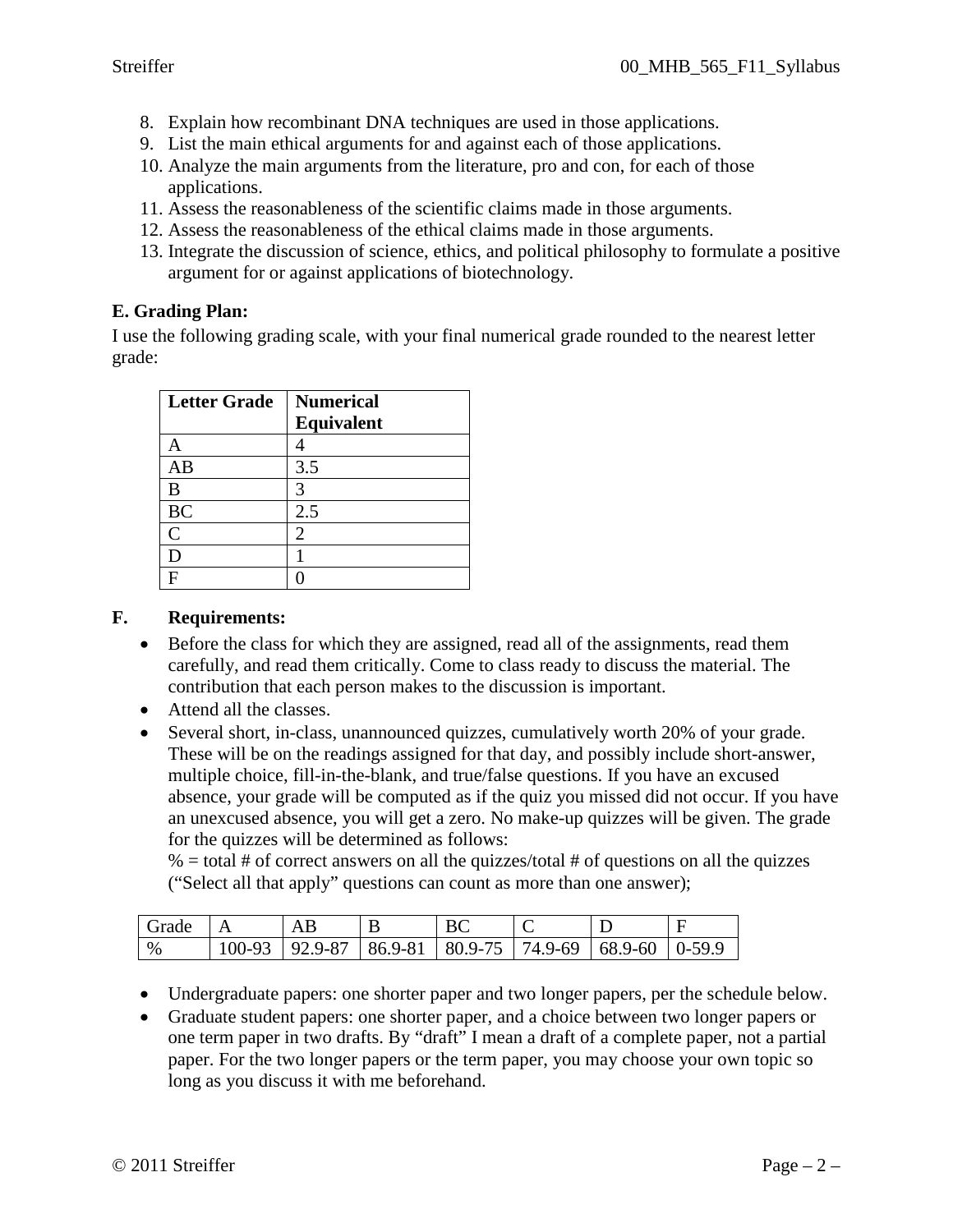- Late Paper Policy: You must hand in all the papers in order to pass this course. You may not elect to opt out of a paper and receive an F on it. Papers are due at the beginning of class on the due date. Papers handed in during class but after the beginning of class  $(= 10)$ minutes into class) will be bumped to the next letter grade or half-letter grade down (e.g., from an A to an AB, from a C to a D.) After that, the penalty is one full letter grade per 24 hours. Any non-emergency extensions must be requested prior to the due date, and will be granted only in rare circumstances. Although you are encouraged to discuss your papers with friends and classmates, no group work is allowed.
- Incompletes: I think incompletes are almost invariably a bad idea both for the student and the professor, and they will only be granted in rare cases of truly extenuating circumstances. An incomplete will only be granted after the student and I have come to an agreement about when the work for the course will be completed. If the work is not completed by the agreed-upon date, the Incomplete will be changed to an F.

| Assigned | Jue      | Paper Length                        | Grade |
|----------|----------|-------------------------------------|-------|
| Sept. 15 | Sept. 22 | $575-625$ words $(2 \text{ pages})$ | 10%   |
| Oct. 13  | Oct. 27  | $1,750-1,850$ words (6 pages)       | 35%   |
| Nov.     | Dec.     | 1,750-1,850 words (6 pages)         | 35%   |

### **G. Undergraduate Paper Dates:**

#### **H. Graduate Student Paper Dates:**

| Assigned   | Due      | Paper Length                                                                      | Grade   |
|------------|----------|-----------------------------------------------------------------------------------|---------|
| Sept. $15$ | Sept. 22 | 575-625 words (2 pages)                                                           | 10%     |
| Oct. 13    | Oct. 27  | First draft $2,400-3,000$ words $(8-10$ pages); or<br>2,350-2,450 words (8 pages) | NA/35%  |
| Nov. $10$  | Dec. 1   | Final draft $4,675-4,925$ words (16 pages); or<br>2,350-2,450 words (8 pages)     | 70%/35% |

### **I. Additional Class Policies**

Academic misconduct: Please note that the imposition of any penalty for any kind of academic misconduct (e.g., plagiarism, trying to get credit for a class you didn't attend, etc.) results in a permanent note that goes into your academic file, and that UW will disclose the fact that you were penalized for academic misconduct to interested parties who request that information.

Exceptions to the rules: I will not grant anyone an exception to the rules outlined in this syllabus unless that exception is granted to everyone. This means, for example, that since I can't commit to allowing everyone the option of rewriting their paper, I can't allow anyone the option of rewriting their paper.

Classroom Etiquette: You are expected to behave in ways that are appropriate and respectful to the professor and the other students. This includes, but is not limited to

- 1. Arriving on time. Students who walk into the classroom late create a distraction.
- 2. Refraining from packing up until class is completely over.
- 3. Refraining from private conservations with classmates during lecture or discussion.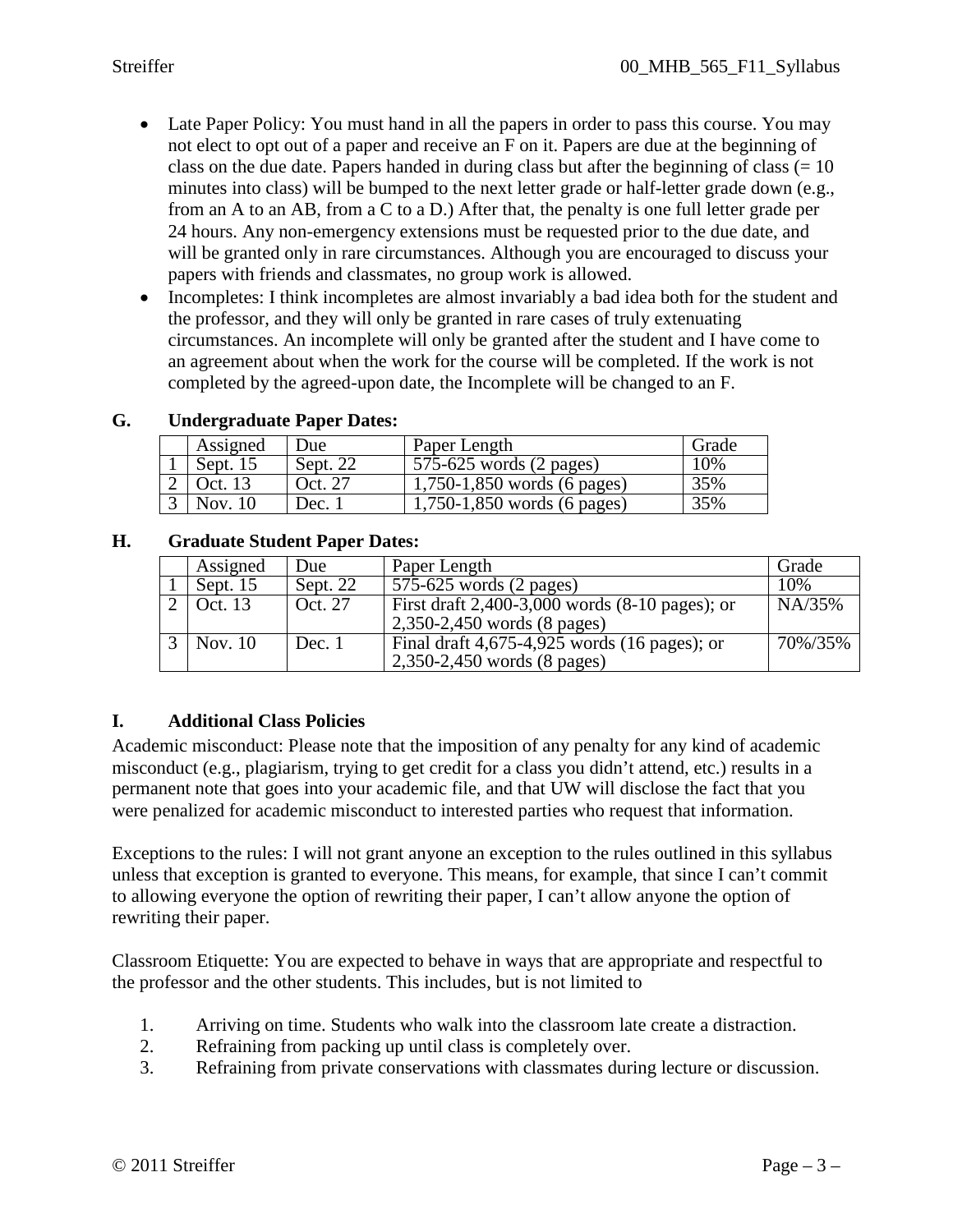- 4. Being patient and courteous to other students when they ask a question or make a comment.
- 5. Expressing disagreement with the comments of others in a respectful manner.
- 6. Removing sunglasses and hats.
- 7. Staying awake.
- 8. Refraining from reading any non-course-related material.
- 9. Turn any cell phones off when entering class. (Parents are exempted, but please turn phones to vibrate.)

### **J. Outside Resources for Help**

The Writing Center has several classes and numerous handouts on academic writing. They will also do provide individual writing instruction. Appointments can be made by stopping in at 6171 Helen C. White or calling 263-1992. Their web site is www.wisc.edu/writing. They can be much more effective if you approach them early in the writing process. Strunk and White's classic *Elements of Style* is a good general guide to writing, and Anthony Weston's *Rulebook for Arguments* is a good guide to philosophical writing.

Study Skills: UW, as well as many other universities, have on-line materials available on how to improve your study skills as an undergraduate, and I encourage you to take a look at the URLs below and try to benefit from them.

http://guts.studentorg.wisc.edu/resources\_ss.htm?page=resources\_ss

Students with disabilities should notify me by the end of the second week of the semester so that appropriate accommodations can be made. Please bring your documentation from the McBurney Center (http://www.mcburney.wisc.edu/).

Jim Pryor has a very helpful page on how to read philosophy papers at

http://www.jimpryor.net/teaching/guidelines/reading.html

### **K. Course Schedule**

### **I. Recombinant DNA Techniques (4 Meetings)**

I will go over administrative details, provide an overview of the content and requirements of the course, and provide a brief history of biotechnology. After an introduction to the basics of recombinant DNA technology, we will evaluate some of the ethical arguments people were making in the early 1970s both for and against the use of recombinant DNA techniques. Although rDNA techniques are now known to be quite safe, the arguments are interesting both because they provide a historical context to the current debate, and because many of the current arguments are similar in form to the ones given originally. We will explore such question as the following. Is all genetic engineering unnatural, and if it is, does that make it intrinsically wrong? What does it mean to say that an activity is unnatural, anyway? How should decisions be made under conditions of uncertainty? What grounds the state's right to restrict certain kinds of activities? Is the fact that a group finds a kind of activity offensive a legitimate reason for the state to restrict that activity?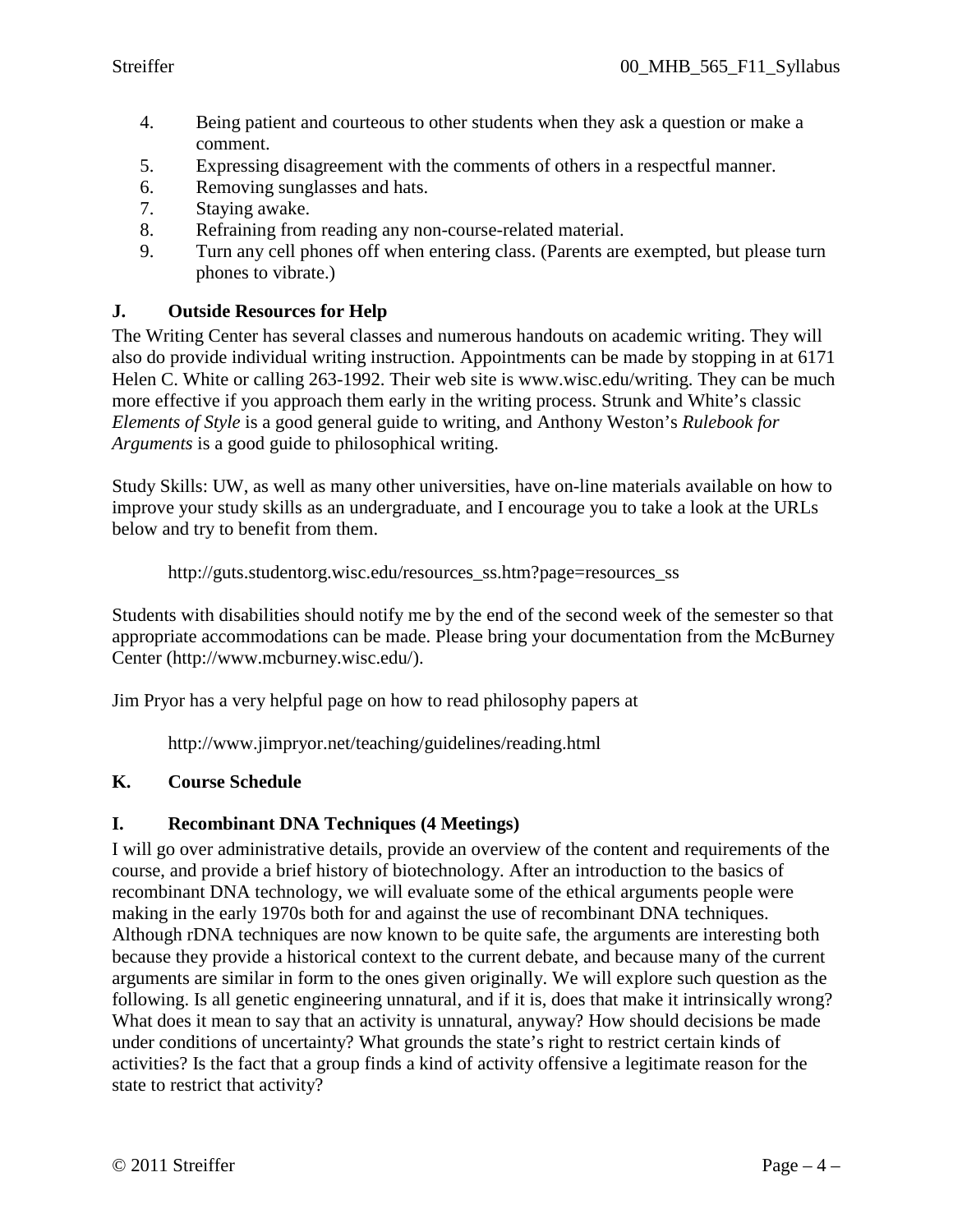#### **1. Thursday, September 8 Course Introduction, Moral Argumentation, and Logic Terminology**

- **2. Thursday, September 15 First paper topic handed out The Basics of Recombinant DNA Techniques; Intrinsic Objections**
	- a. Michael J. Reiss and Roger Straughan, "The Practicalities of Genetic Engineering," Ch. 2 in *Improving Nature?* (Cambridge: Cambridge University Press, 1996), 11-42 (32 pages)
	- b. Michael J. Reiss and Roger Straughan, "Extrinsic and Intrinsic Concerns," in *Improving Nature?* (Cambridge: Cambridge University Press, 1996), 49-50 (2 pages)
	- c. Michael J. Reiss and Roger Straughan, "Intrinsic Concerns about Unnaturalness," in *Improving Nature?* (Cambridge: Cambridge University Press, 1996), 59-64 (7 pages)

#### **3. Thursday, September 22 First paper topic due Extrinsic Objections**

- a. Paul Berg, D. Baltimore, and H. W. Boyer, "Potential Biohazards of Recombinant DNA Molecules," *Science* 185 (1974), 303 (1 page)
- b. Sinsheimer, Robert L., "Two Lectures on Recombinant DNA Research," in *The Recombinant DNA Debate*, ed. by David A. Jackson and Stephen P. Stich (Englewood Cliffs, New Jersey: Prentice-Hall, Inc, 1979), 85-98 (14 pages)
- c. Stephen Stich, "The Recombinant DNA Debate: Some Philosophical Considerations," in *The Recombinant DNA Debate*, ed. by David A. Jackson and Stephen P. Stich (Englewood Cliffs, New Jersey: Prentice-Hall, Inc, 1979), 183-201 (19 pages)

### **4. Thursday, September 29 Principles of Legitimate Regulation**

- a. Joel Feinberg, Selections from "General Introduction," in *Harm to Others*, by Joel Feinberg (New York: Oxford University Press, 1984), 3-27 (13 pages)
- b. Joel Feinberg, "The Offense Principle," *in Social and Political Philosophy*, edited by George Sher and Baruch A. Brody (Fort Worth: Harcourt Brace College Publishers, 1996), 84-96 (13 pages)
- c. Judith Jarvis Thomson, "Distress and Harm," Ch. 10 in *The Realm of Rights* (Cambridge, Massachusetts: Harvard University Press, 1990), 249-269 (21 pages)

# **II. Plant Biotechnology (3 Meetings)**

In this section, we will explore various theories regarding the duties we have to plants, species, and the environment, we will familiarize ourselves with the current applications and regulations of plant biotechnology, and we will explore views about the role of experts and of public opinion in a democracy. With that framework as background, we will then examine issues regarding environmental risk, labeling, and humanitarian uses of agricultural biotechnology.

# **5. Thursday, October 6**

### **Regulatory Background on Genetically Engineered Crops; Scientific Expertise and Public Preferences in a Democracy**

a. CAST, "Evaluation of the U.S. Regulatory Process for Crops Developed through Biotechnology*, CAST Issues Papers* 19 (October 2001) (14 pages)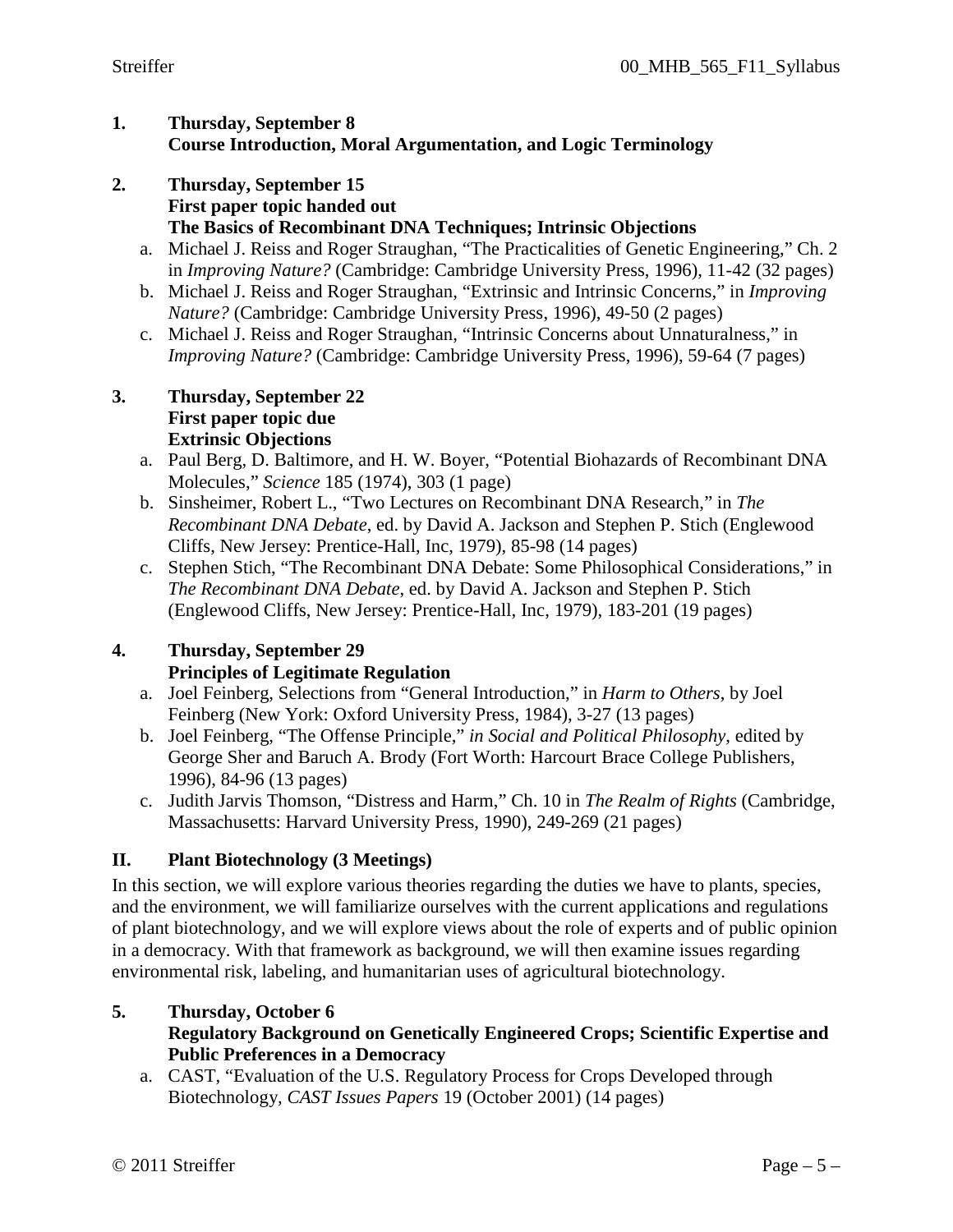- b. U. S. Food and Drug Administration, "Guidance for Industry: Voluntary Labeling Indicating Whether Foods Have or Have Not Been Developed Using Bioengineering," Draft of January 2001 (4 pages)
- c. Alan McHughen, "Uninformation and the Choice Paradox," in *Nature Biotechnology* 18 (October 2000) 1018-1019 (2 pages)
- d. Robert Streiffer and Alan Rubel, "Democratic Principles and Mandatory Labeling of GE Food," in *Public Affairs Quarterly* Volume 13, Number 3 (2004), 223-248 (26 pages)

# **6. Thursday, October 13**

### **Second Paper Topics Handed Out**

### **The Humanitarian Argument for Agricultural Biotechnology**

- a. Peter Singer, "Famine, Affluence, and Morality," *in Philosophy and Public Affairs* 1 (Spring 1972), 229-243 (15 pages)
- b. Ingo Potrykus, "The 'Golden-Rice' Tale" (16 pages)
- c. Greenpeace, "Golden Rice is Fool's Gold," http://www.biotech-info.net/fools\_gold.html (1 page)
- d. Vandana Shiva, "Genetically Engineered Vitamin 'A' Rice: A Blind Approach to Blindness Prevention," http://www.biotech-info.net/blind\_rice.html (4 pages)
- e. Martin Enserink, "Tough Lessons from Golden Rice," *Science* 230 (25 April 2008), 468- 471 (4 pages)
- f. Alexander Stein, H. P. S. Sachdev, and Matin Qaim, "Potential Impact and Cost Effectiveness of Golden Rice," *Nature Biotechnology* 24 (October 2006): 1200-1201 (2 pages)
- g. Krawinkel, "What We Know and Don't Know about Golden Rice," *Nature Biotechnology* 25 (June 2007): 623 (1 page)
- h. Alexander Stein, H. P. S. Sachdev, and Matin Qaim, "Response to Krawinkel," *Nature Biotechnology* 25 (June 2007): 624 (1 page)

### **7. Thursday, October 20**

### **Environmental Ethics and Genetically Engineered Crops**

- a. J. Baird Callicott, "The Search for an Environmental Ethic," Ch. 10 in *Matters of Life and Death*, edited by Tom Regan (New York: Random House, 1986), 381-420 (40 pages)
- b. Philip Dale, Belinda Clarke, and Eliana Fontes, "Potential for the Environmental Impact of Transgenic Crops," *Nature Biotechnology* 20 (June 2002): 567-574 (8 pages).
- c. John Losey, "Transgenic Pollen Harms Monarch Larvae" in *Nature* 399 (20 May 1999), 214 (1 page)
- d. Eric Niiler, "GM Corn Poses Little Threat to Monarchs" in *Nature Biotechnology* 17 (December 1999), 1154 (1 page)
- e. Carol Yoon, "No Consensus on Effect of Genetically Altered Corn on Butterflies," *New York Times* (4 Nov 1999), A20 (2 pages)
- f. Quist and Chapela, "Transgenic DNA Introgressed into Traditional Maize Landraces in Oaxaca, Mexico," *Nature* 414 (29 Nov 2001), 541-543 (3 pages)
- g. Paul Gepts, "Introduction of Transgenic crops in Centers of Origin and Domestication," in *Controversies in Science and Technology: From Maize to Menopause* ed. Daniel Kleinman, Abby Kinchy, and Jo Handelsman (Madison, Wisconsin: University of Wisconsin Press, 2005): 119-134 (16 pages)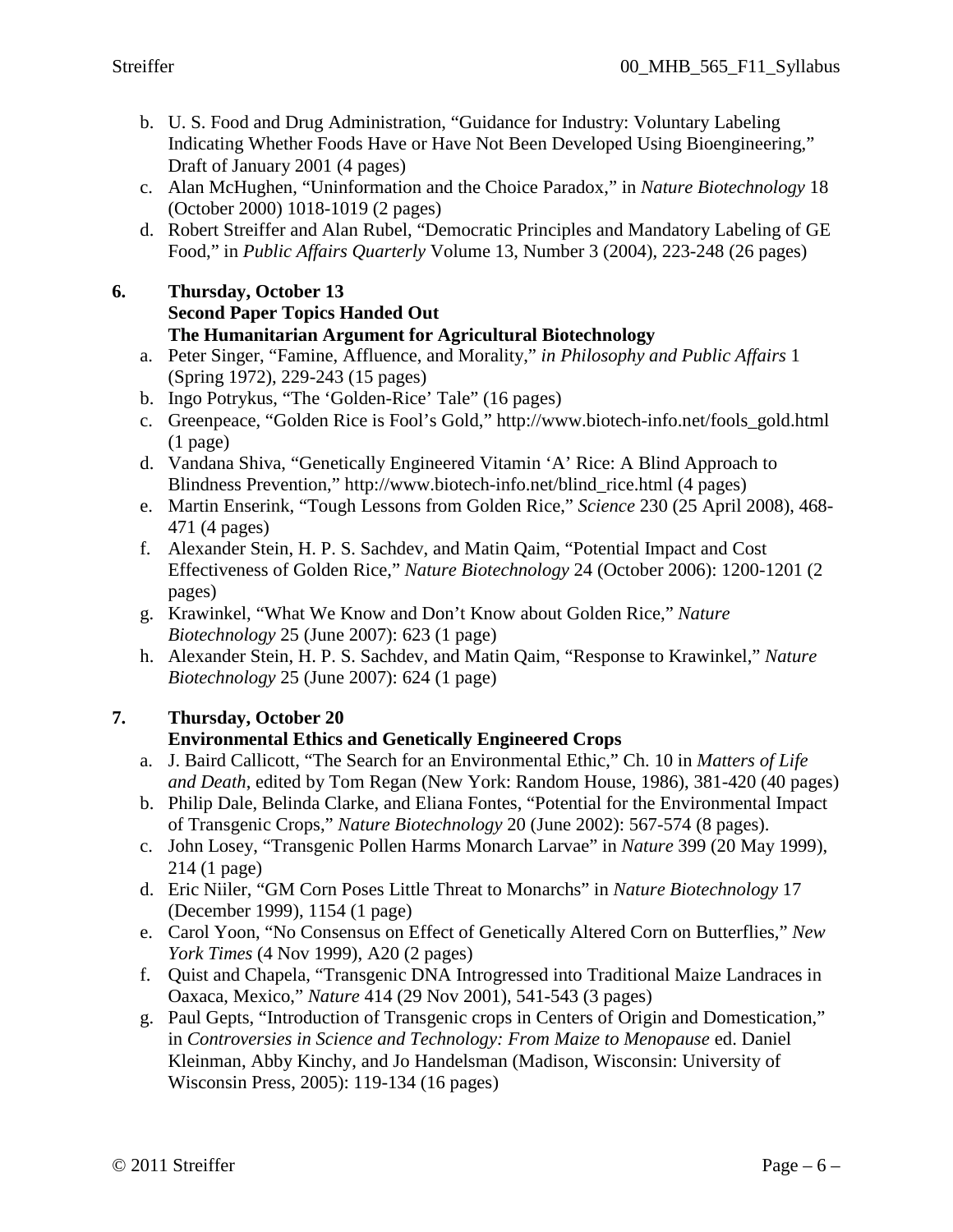- h. Matthew Metz and Johannes Fütterer, "Suspect Evidence of Transgenic Contamination," *Nature* 116 (11 April 2002), 600-601 (2 pages)
- i. Nature, "Editorial Note," *Nature* 116 (11 April 2002), 600 (1 page)
- j. Nick Kaplinsky, David Braun, Damon Lisch, Angela Hay, Sarah Hake, and Michael Freeling, "Maize Transgene Results in Mexico are Artefacts," *Nature* 116 (11 April 2002), 600 (1 page)
- k. David Quist and Ignacio Chapela, "Quist and Chapela Reply," *Nature* 116 (11 April 2002), 602 (1 page)
- l. Kenneth Worthy, Richard Strohman, Paul Billings, and the Berkeley Biotechnology Working Group, "Agricultural Biotechnology Science Compromised: The Case of Quist and Chapela," in *Controversies in Science and Technology: From Maize to Menopause* ed. Daniel Kleinman, Abby Kinchy, and Jo Handelsman (Madison, Wisconsin: University of Wisconsin Press, 2005): 135-149 (15 pages)

### **III. Animal Biotechnology (3 Meetings)**

In this section, we will survey the techniques and uses of animal biotechnology, and evaluate some of the concerns that have been expressed about them. We will look at arguments about the moral status of animals, the ethical justifiability of their use as food or in medical experimentation, the ethical justifiability of using genetic engineering to change an animal's nature to better suit our needs, perhaps at the expense of the animal's own welfare, and at the use of biotechnology to create part animal, part human chimeras.

### **8. Thursday, October 27 Second Paper Topics Due at the Beginning of Class Uses and Techniques of Animal Biotechnology, Moral Status of Animals**

- a. John Gluck and Mark Holdsworth, 2008, "FDA Released Draft Guidance on Regulation of Genetically Engineered Animals," *Kennedy Institute of Ethics Journal* 18(4): 392-402 (11 pages)
- b. Peter Singer, "All Animals Are Equal," in *Contemporary Moral Problems*, ed. James E. White (Belmont, CA: Wadsworth Publishing Company, 2000), 490-499 (10 pages)
- c. Tom Regan, "The Case for Animal Rights," in *Contemporary Moral Problems*, ed. James E. White (Belmont, CA: Wadsworth Publishing Company, 2000), 500-508 (9 pages)
- d. Richard Frey, "Medicine, Animal Experimentation, and Unfortunate Humans," in *Scientific Innovation, Philosophy, and Public Policy*, ed. Ellen Paul, Fred Miller, Jr., and Jeffrey Paul (Cambridge: Cambridge University Press, 1996): 181-211 (31 pages).

# **9. Thursday, November 3 Beyond Animal Welfare and Animal Rights**

- a. David E. Cooper, "Intervention, Humility, and Animal Integrity," Ch. 11 in *Animal Biotechnology and Ethics*, ed. Alan Holland and Andrew Johnson (London: Chapman and Hall, 1998), 145-155 (11 pages)
- b. Bernard E. Rollin, "On Telos and Genetic Engineering," Ch. 12 in *Animal Biotechnology and Ethics*, ed. Alan Holland and Andrew Johnson (London: Chapman and Hall, 1998), 156-171 (16 pages)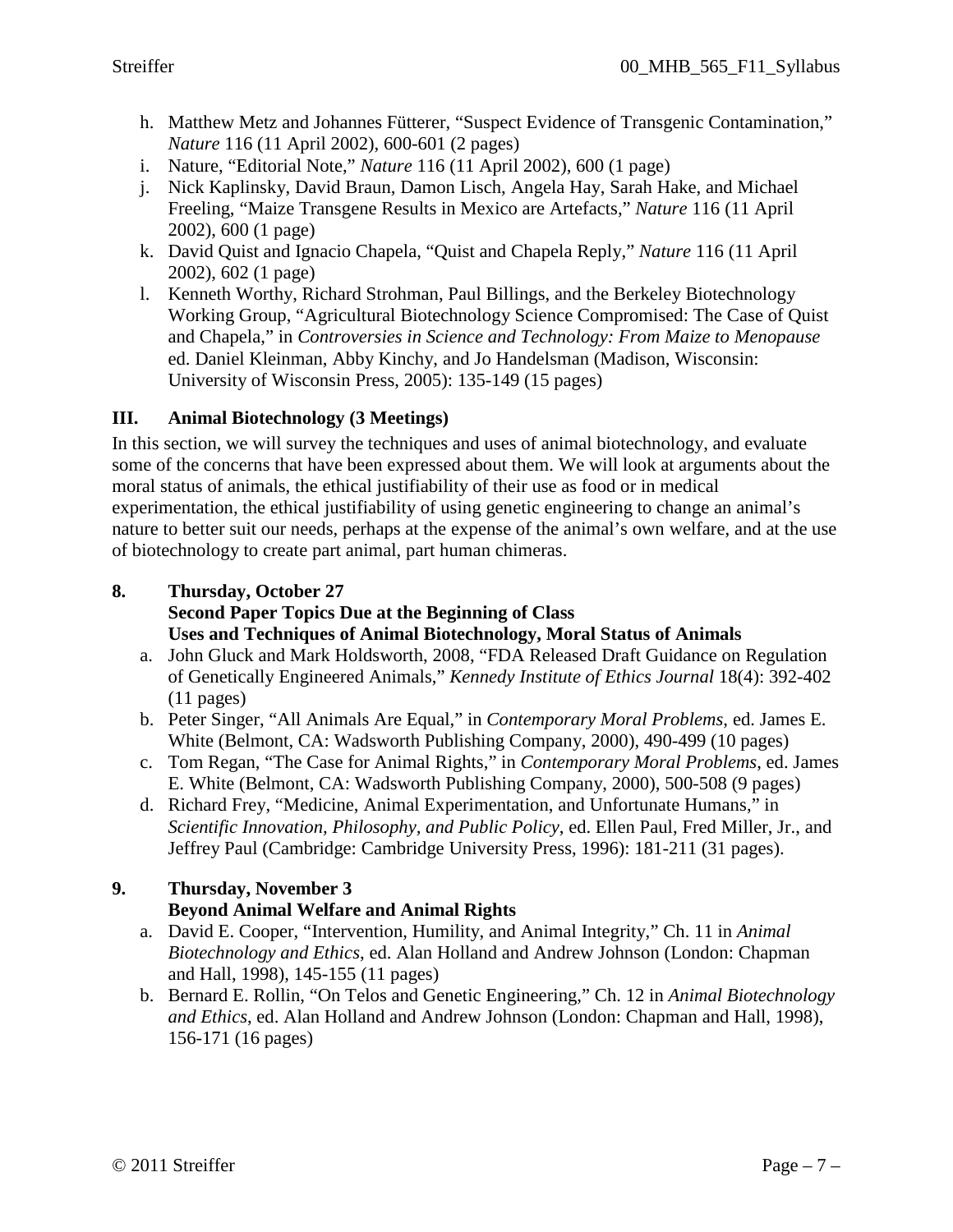### **10. Thursday, November 10 Third Paper Topics Handed Out Human/Animal Chimeras**

- a. Jason Robert and Francoise Baylis, "Crossing Species Boundaries," in *The American Journal of Bioethics* 3 (3) 1-13 (13 pages).
- b. Robert Streiffer, "In Defense of the Moral Relevance of Species Boundaries", in *The American Journal of Bioethics* 3 (3) 37-38 (2 pages)
- c. Robert Streiffer, "At the Edge of Humanity: Human Stem Cells, Chimeras, and Moral Status," *Kennedy Institute of Ethics Journal* 15(4), 347-370 (24 pages)

### **IV. Biotechnology, Intellectual Property, and Academic-Industry Relationships (3 Meetings)**

In this section, we will look at the patent law system and the main court cases involving biotechnology. We will address such questions as the following. What, if anything, ethically justifies the patent law system? How do academic-industry relationships in biotechnology affect academic freedom? What rights do developing countries have to compensation for the use of their plant genetic resources? Does allowing life patents encourage harm to the environment or show improper respect for life?

## **11. Thursday, November 17 Introduction to Biotechnology Patenting**

- a. Robert Merges, "Patentable Subject Matter," Ch. 2 §A in *Patent Law and Policy* (Charlottesville, Virginia: Michie Law Publishers, 1997), 51-61 (11 pages)
- b. Robert Merges, "Natural Substances and Living Things," Ch. 2 §D Subsections 1-3, in *Patent Law and Policy* (Charlottesville, Virginia: Michie Law Publishers, 1997), 157-180 (24 pages)

### **Thursday, November 24: Thanksgiving Holiday**

# **12. Thursday, December 1 Third Paper Topics Due at the Beginning of Class Ethical Evaluation of Patents and Academic-Industry Relationships**

- a. Ned Hettinger, "Patenting Life," *Environmental Affairs Law Review* 22 (1995): 267-305 (40 pages).
- b. Robert Streiffer, "Academic Freedom and Academic-Industry Relationships in Biotechnology," in *The Kennedy Institute of Ethics Journal* 16(2), 129-149 (21 pages).

# **13. Thursday, December 8**

### **Intellectual Property and Traditional Cultures**

- a. Hope Shand, "There is a Conflict Between Intellectual Property Rights and the Rights of Farmers in Developing Countries," in *The Journal of Agricultural and Environmental Ethics*: 1991 131-142 (12 pages)
- b. Sidney B. Williams, Jr., "There is Not a Conflict Between Intellectual Property Rights and the Rights of Farmers in Developing Countries," in *The Journal of Agricultural and Environmental Ethics*: 1991, 143-150 (8 pages)